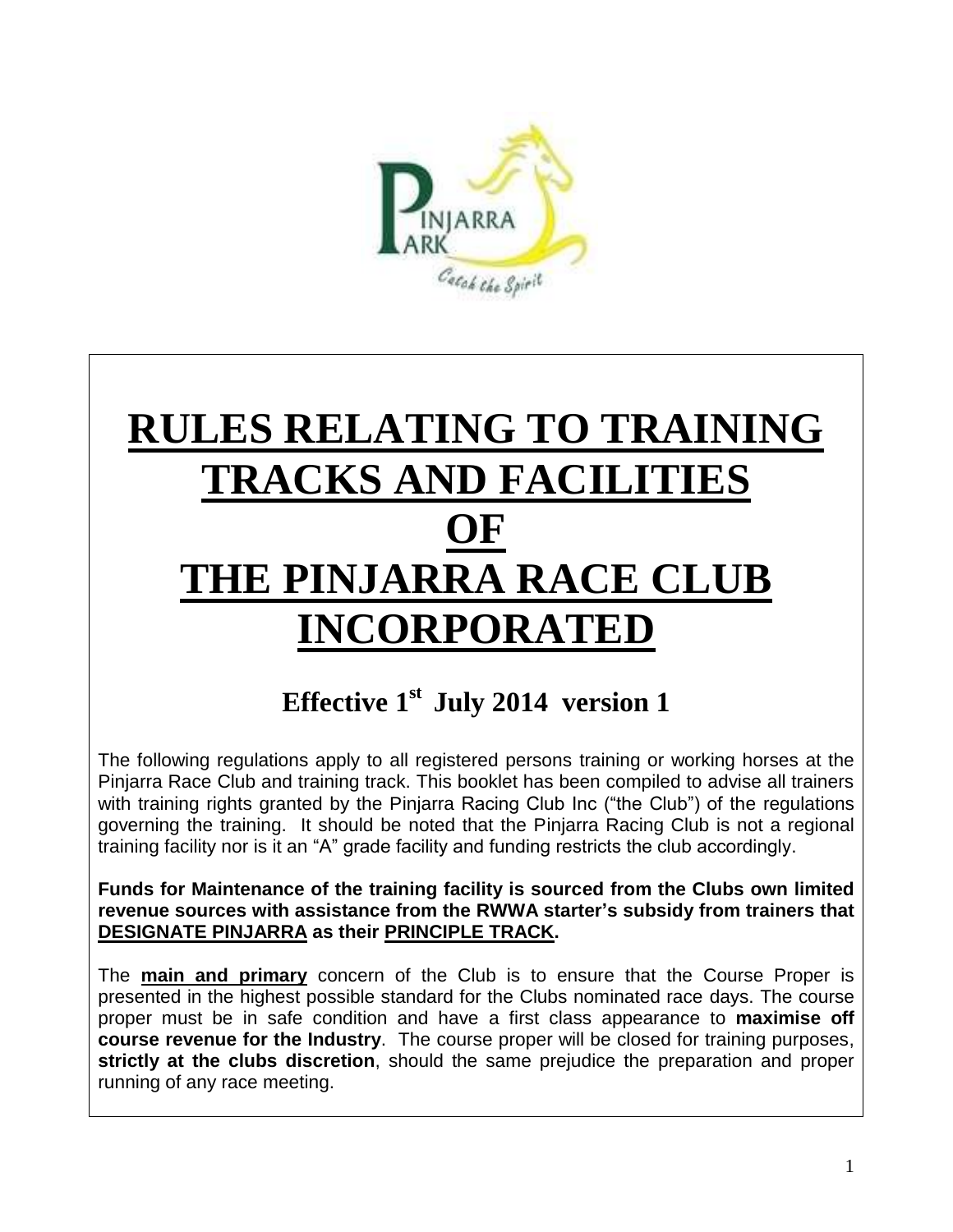#### **1.0 GENERAL REGULATIONS**

- 1.1 In addition to these, the Rules of Racing and Wagering WA (RWWA) shall bind every person using the facilities.
- 1.2 The use of the facilities for training is a privilege granted by the Club and is granted upon the conditions set by the Club from time to time. Additionally, trainers and their employees shall at all times abide by these rules and *non-compliance shall constitute a breach thereof*.
- 1.3 The Club reserves the right to investigate with the Stewards Department at RWWA the history of any trainer requesting permission to train at Pinjarra Park and the Club will if needed assess this information when considering applicants requesting permission to train.
- 1.4 The use of the facilities shall be determined at the *sole discretion* of the Club. The Club may refuse to grant such privilege and may at any time vary, cancel or revoke same.
- 1.5 Any person using facilities without permission will be deemed to be trespassing and in breach of these rules, and the appropriate authorities will be notified forthwith by the Club.
- 1.6 Neither the Committee nor any of its employees nor the Club shall accept responsibility for any accident or injury whatsoever that may occur within the boundaries of the racecourse and all persons entering the course and using the facilities shall do so at their own risk.
- 1.7 The Committee reserves the right to amend any of these rules or add to make additional rules with consultation where possible however will make available a copy of same to each trainer with training rights at the racecourse, within *fourteen (14***)** days of their adoption.
- 1.8 The Committee shall set out such fees as it deems appropriate for use of the facilities.
- 1.9 Wherever possible the Club shall consult with a nominated delegate of Pinjarra/local trainers regarding proposed amendments to training facility rules.
- 1.10 Except in the case of an emergency, no vehicle owned or under the control of a trainer or his/her employee or person under his/her control shall be permitted on any track within the bounds of the racecourse unless authorised by the racecourse manager or his authorised agent.
- 1.11 To facilitate communication between trainers and the Club, all trainers are encouraged to nominate one delegate or form, for example, a Trainers Association via the appropriate channels.
- 1.12 Strictly no dogs are allowed on the racecourse within the prescribed training times.
- 1.13 Any and all children of trainers or trainer's staff on site during training sessions are the responsibility of the trainer to supervise and should not be allowed in the Horse Stall area. The Club will take no responsibility for personal injury in this instance.
- 1.14 Training will not be permitted on the weekend of the Pinjarra Cup and on some race days. Memorandums will be placed on the notice board explaining track closure dates and times
- 1.15 If and when the Club deems necessary the Club will evaluate the maximum amount of horses trained on its facilities. When undertaking the evaluation the Club will consider the amount of trainers registered to use the facilities and the amount of horses trainers have under their control. The Club will also liaise with the delegate of the Pinjarra Trainers and assess the daily attendance records.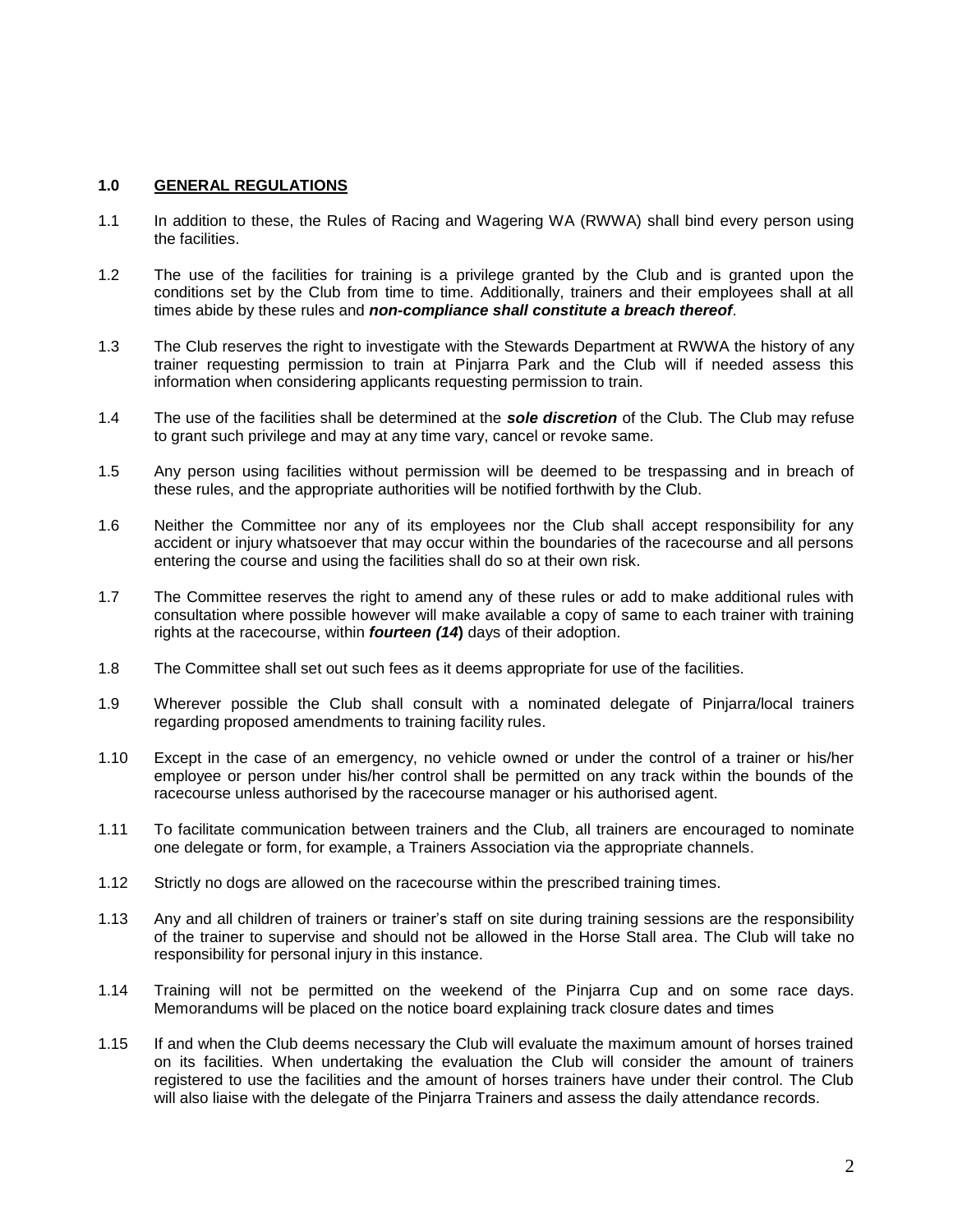#### **2. TRAINERS AND THEIR EMPLOYEES.**

- 2.1 All trainers must be registered with RWWA. Should any trainer cease for any reason whatsoever to be so registered then any rights or privileges granted by the Club shall cease forthwith.
- 2.2 Any proper request by the Club or its agents to any trainer must be complied with immediately.
- 2.3 Every trainer shall ensure that any employee using the facility is registered with RWWA and no trainer shall employ, or have on the premises, any such employee who is not so registered.
- **2.4** All trainers, track riders and strappers must undergo an induction prior to using any of the training facility for the first time. Horses shall be deemed to be under the control of the nominated trainer when using the facilities. **It is the duty of the trainer to ensure that all their employees (Stable Hands & Track Riders) are aware of the Training Rules and Regulations and they abide by them.**
- 2.5 No person under the age of *fourteen (14)* years is permitted to ride track work. No Trainer shall register an employee as an RWWA Stable Employee for the purposes of performing Track Rider duties, if that Track Rider is not properly competent or experienced to ride Trackwork. It is the Trainer's responsibility to assess the capability and competence of Track Riders before registering them as Track Riders with RWWA. .( RWWA has a standard for slow track work riders and fast track work riders )
- 2.6 Every rider *shall wear* approved boots, safety vests and a properly affixed skull cap of design and material approved by the stewards of RWWA. (Gumboots, desert boots or runners are not permitted).
- 2.7 No person shall ride any horse which is not fully saddled or bridled –stirrups must always be used. This applies to any section of the racecourse and at all times.
- 2.8 Any trainer who ceases to live at their current address, or commences to train horses at another track must notify the Club immediately.
- 2.9 In accordance with the *Australian Rule of Racing 175 (j)*, Stewards may take **strong action** against any person guilty of improper or insulting behavior at any time towards the **Committee or any member thereof or any official or staff, in relation to their or his/her duties.**
- 2.10 If at anytime the Club deems action is necessary against any trainer or licenced personnel, the Club upholds its rights to act as it deems necessary. **This may include a warning letter or a discussion with the parties involved or withdrawal of permission to use the Clubs facilities**.
- 2.11 Furthermore, the Committee will take action upon any trainer or his/her staff if found guilty of improper or insulting behavior at any time towards any person within the racecourse precincts as per the Clubs Rules and Constitution.
- 2.12 Trainers are responsible for ensuring that they comply with all Workcover requirements in respect to workcover for their employees.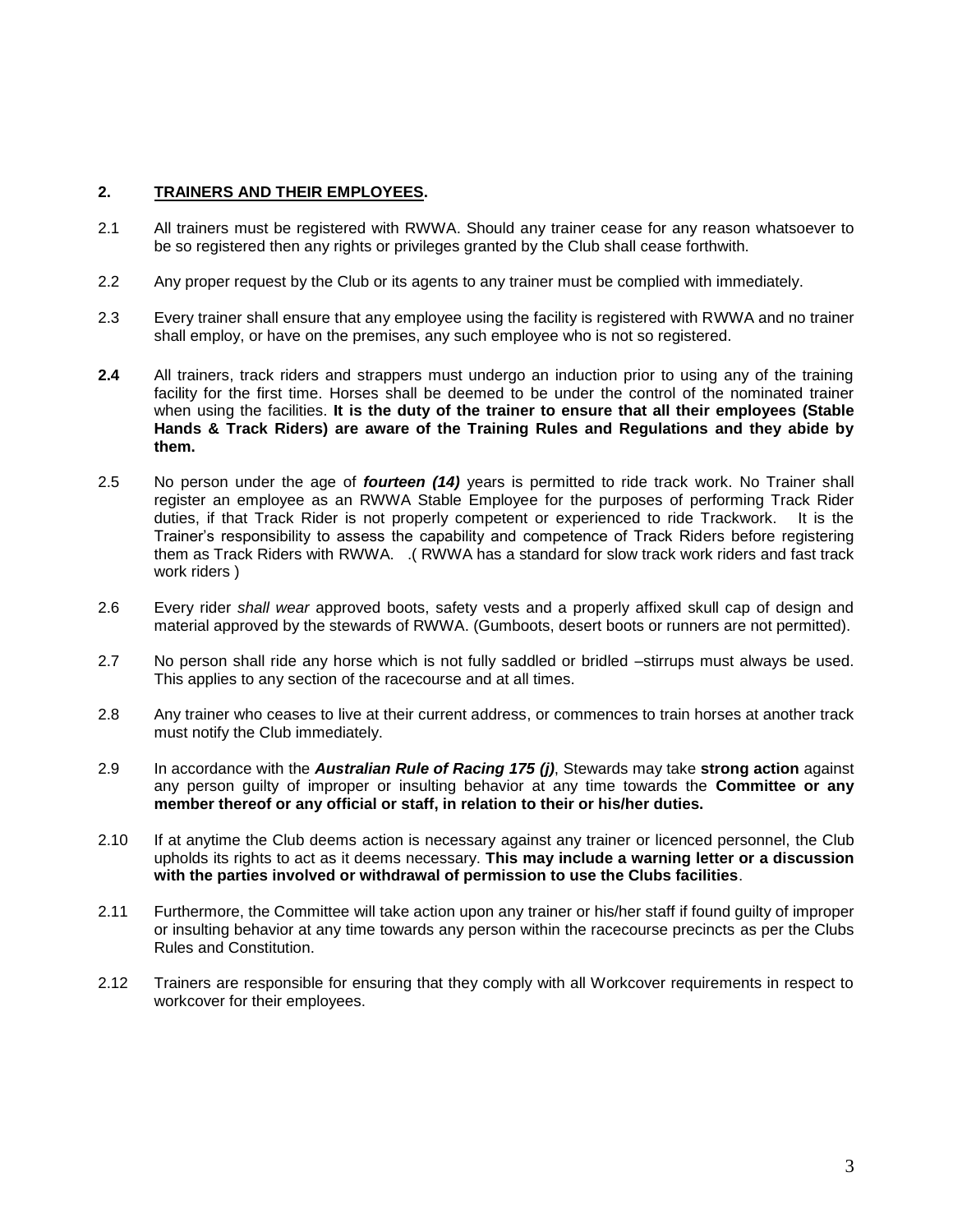#### **3. FACILITIES**

#### **3.1 General**

- 3.1.1 No person shall remove or alter the location of any markers, machinery, equipment or obstacles owned by the Club unless authorized by the General Manager or his / her authorized agent.
- 3.1.2 Depending on seasonal track opening times, generally the **PRACTICE STARTING STALLS** on the sand track may be used during the hours between **8.30am to 9.30am on Fridays and Saturdays only (eg Summer time).** It is the responsibility of the trainers using the practice starting stalls to **ensure right of way is clear**. Pace work not to be undertaken while horses are utilizing stalls. Amendments will be advised via clubs SMS service or in stabling area
- 3.1.3 Availability of the training track and facilities shall be notified on the Notice Board adjacent to the approved entrance and on the club face book page– on occasions due to operational and safety issues it may be necessary to close the facility **without notice.**. Any notice Board practices must be strictly adhered to, and shall be deemed to be part of the conditions upon which training rights are granted.
- 3.1.4 Horses shall not be left unattended and **all manure** must be removed before vacating.

#### **3.2 OCCUPATIONAL HEALTH AND SAFETY.**

Track Riding is to be conducted in accordance with Horse Stables and Track Riding Safety, West Australian Edition May 2009. To comply with the *Occupational Health and Safety Act 1986*, a qualified First Aid Officer must be in attendance at all training sessions, therefore training **must not** be commenced without that person in attendance.

The Club will provide a qualified First Aid Officer/Observer to be in attendance during the designated track opening time or as per amended advertised opening and closing times notified in stabling area **or** Pinjarra Park Facebook page or advised via a **phone call to the club** and confirmed by a PRC staff member.

The qualified First Aid officer/Observer will position themselves in the designated observation tower **PRIOR TO ANY HORSE LEAVING THE STABLING AREA AND PASSING THE WORKSHOP (SOUTH) AREA**

If at any time an accident was to occur during the training session, it is responsibility of the qualified First Aid Club staff member to attend to the needs of the injured person.

IT IS PROPOSED AN AUTOMATIC GATE WILL BE INSTALLED. PERSONALISED ACCESS PASSES WILL BE ISSUED TO TRAINERS WITH APPROVAL FROM THE COMMITTEE TO USE PINJARRA PARK DURING DESIGNATED TRAINING HOURS. THESE PASSES ARE STRICTLY NOT TRANSFERRABLE TO OTHER TRAINERS AND SUCH AN ACT WILL SEE ACCESS WITHDRAWN

#### **3.2.1 EMERGENCY PROCEDURES**

3.2.2 In the event of a fallen rider or loose horse, the Trackwork Supervisor will sound the siren for a short period of time and activate a flashing warning light on the observer's tower at which point all Training must cease. Training will not recommence unless advised by the Trackwork Supervisor via turning off the warning light.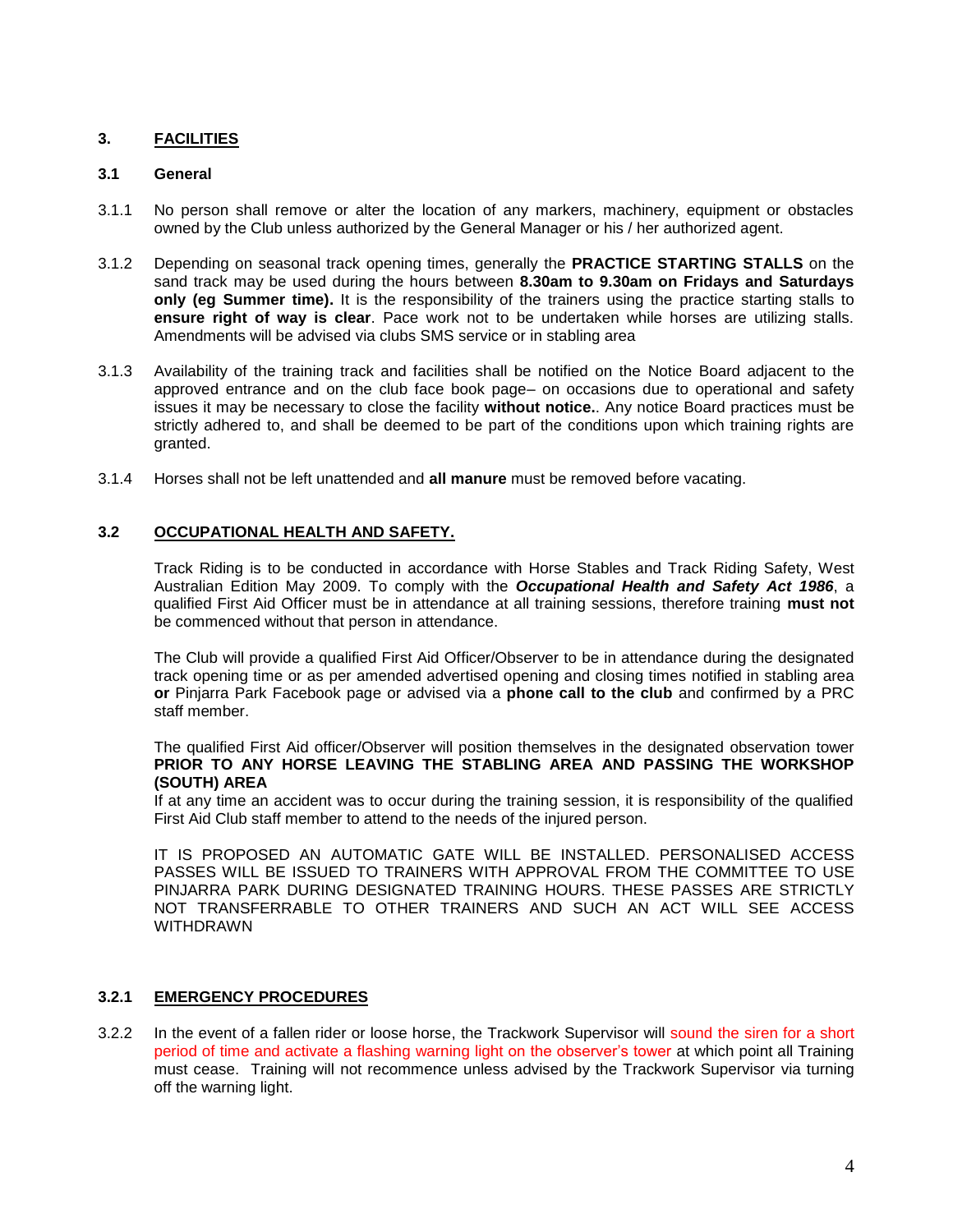3.2.3 The Emergency Services Contact list is held by the Track Supervisor and displayed in the Track work Supervisors (Kitchen) Hut. For details of the Trackwork Supervisors role in regards to emergency procedures see Rule 10.

#### **3.3 SAND TRAINING TRACK.**

- 3.3.1 The sand Training Track will be generally open for a 3 hour period from *6.00am* to *9.00am Monday to Saturday depending on seasonal light -*. Excluding Good Friday, Xmas Day and Boxing Day. For safety reasons training is not to commence before the scheduled start time of *6.00am, again depending on seasonal conditions*. Opening/Closing at earlier times may be necessary on certain days. Decisions in this regard will be made by the Club and notified in the stabling area or via SMS where possible. Note: there is no training conducted on Sundays – unless advised.
- 3.3.2 **Pacework to commence initially at 6.00am (winter) or as per the advised opening time until 8.30am daily (2.5 Hour timeframe) depending on seasonal conditions with slow or jog work available from 8.30am to 9am ie over the last half hour of the session and must be advised to the track observer in the tower.**
- 3.3.3 On **RACEDAYS** the track **MUST** be cleared by **8.30 AM at the latest or as instructed (ie open for a 2 hour period subject to change depending on light conditions/starting time)** to enable course proper preparations to be finalised. On these days there will be **no allotted time** for slow/jog work. This is subject to change and will be advised with notice where possible. Non-compliance will be viewed unfavorably by the club given policy outlined in page one of document.
- 3.3.4 All horses must be worked in anti-clockwise direction.
- 3.3.5 Horses working slower than pace work time on the sand track must keep to the **inside** of the track. *Passing horses is to be avoided where possible however, if ABSOLUTELY necessary, is to take place on the outside only*.
- 3.3.6 Horses are to not to work *any more than three abreast* at any time including grass work. Maximum of 2 abreast if passing a slower horse. This may be amended if the inside is waterlogged
- 3.3.7 Additional care to be taken with juvenile or inexperienced horses.
- 3.3.8 Horses are not permitted to be led by lead pony on the sand track.

#### **3.4 GRASS GALLOPS & SPECIAL GRASS GALLOPS**

- 3.4.1 The use of the course proper for training purposes is at the sole discretion of the Club. Current policy for course proper work is per page one of this document. Policy amendments will be placed on the notice board when the Club deems necessary.
- 3.4.2 The Club reserves the right to suspend the use of the course proper for training purposes without notice.
- 3.4.3 When conditions permit (at the discretion of the Track Manager) the course proper will be available for fast work only. The times and dates will be communicated with the trainers via the notice board located in the Stalls area, on the clubs "face book" and "twitter" pages, in the office notice board or contact the office.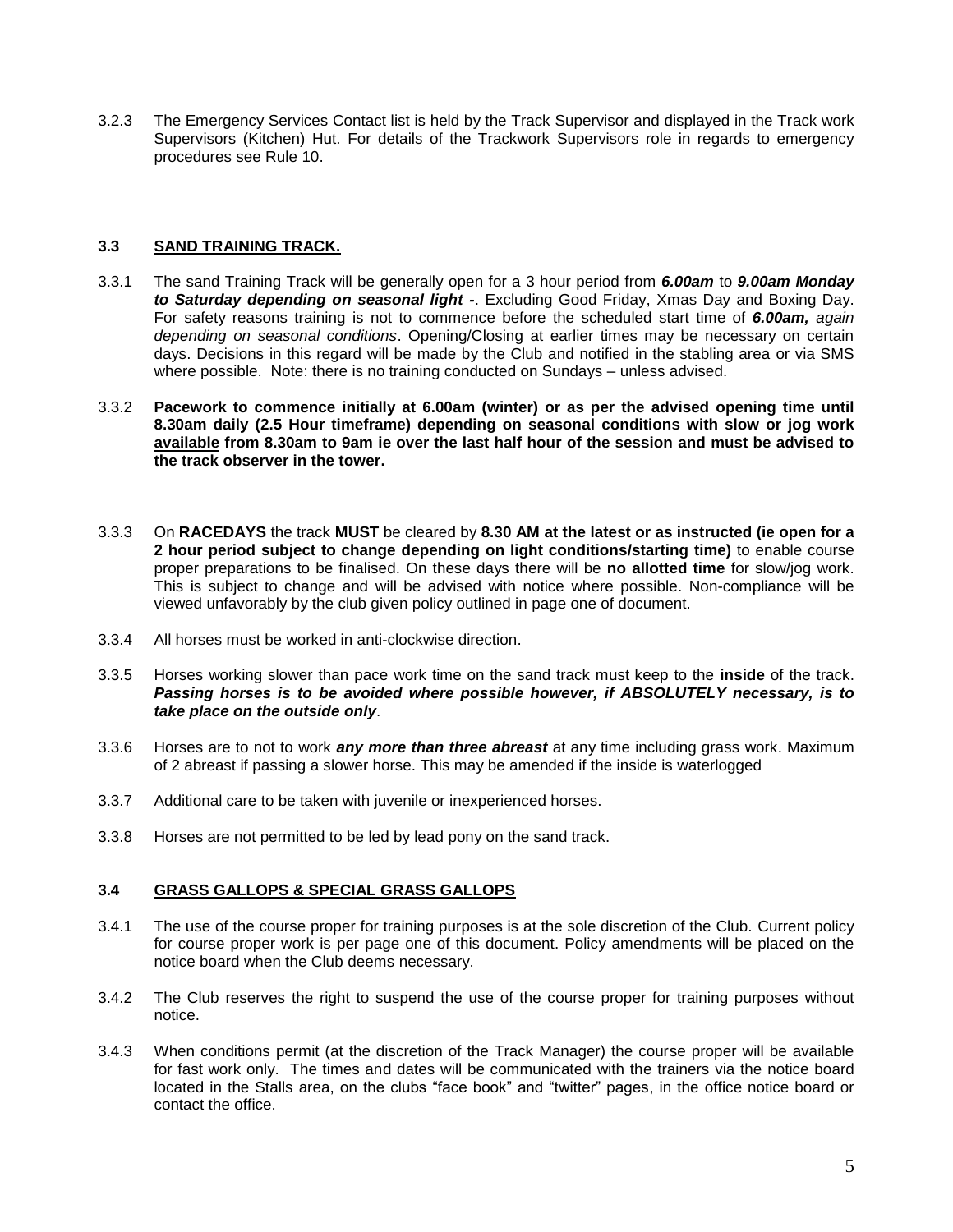- 3.4.4 Subject to approval by the Track Manager, the Club **may** grant permission for a Special Grass Gallop, where that horse is entered in a *Listed or Group race,* and where that race is within *eight (8)* days. A fee of will be charged for this Special Gallop. The fee payable is outlined in the current fee schedule.
- 3.4.5 All entries for course proper gallops must be received by 9.30am on the day prior to the proposed grass gallop. Bookings are accepted by Track Supervisor or the Track Manager by phone or in person. Late bookings *will not be accepted*
- 3.4.6 When entering horses for a grass gallop trainers are requested to state the horse's name and the track and date on which the horse is entered.
- 3.4.7 Horses **will not** be permitted to work slower than even time on the course proper grass, or to be led from a pony.
- 3.4.8 Horses shall not be permitted to move in an opposite direction whilst other horses are working on the course proper.
- 3.4.9 A fee will be charged for the use of the course proper each and every time a horse uses the course proper for training purposes. The fee payable is outlined in the current fee schedule. This fee is due and payable within **seven (7) days upon invoice from the Club**.

#### **4.0 THE CONTROL AND MANAGEMENT OF HORSES**

- 4.1 Any horse trained at the Pinjarra Race Club or other facilities controlled by the Club, must be a *registered racehorse or eligible for registration as a racehorse under the RWWA Rules of Racing* and trained by a trainer or pre-trainer with appropriate training rights with the Club.
- 4.2.1 Any horse in a diseased state is banned from using the facilities and entering the precincts of the Pinjarra Race Club.
- 4.2.2 All horses must enter via the Horse gate (approved entrance).
- 4.2.3 All horses brought on to the Pinjarra Park Racecourse must be controlled by the use of an approved bridle and wear a bit.
- 4.2.4 No racehorse or lead pony shall be allowed loose or out of control.
- 4.2.5 All horses are to walk on and off the training track.
- 4.2.6 Stable returns must be completed for all horses trained at the facilities, showing *PINJARRA* as the **primary training location**. Trainers who utilise our facility and who do not show Pinjarra as their primary track will be **charged as visiting trainers** as per the schedule of fees.

#### **5.0 PRE-TRAINING & BREAKER HORSES**

This policy will apply to all trainers without exception who are pre-training horses (including breakers) which will not have stable returns lodged as Pinjarra.

5.1 All pre-trainers or breakers ie inexperienced horses are to be worked in the **last half hour** of designated time between *Monday* and *Saturday* when the majority of other training has been completed.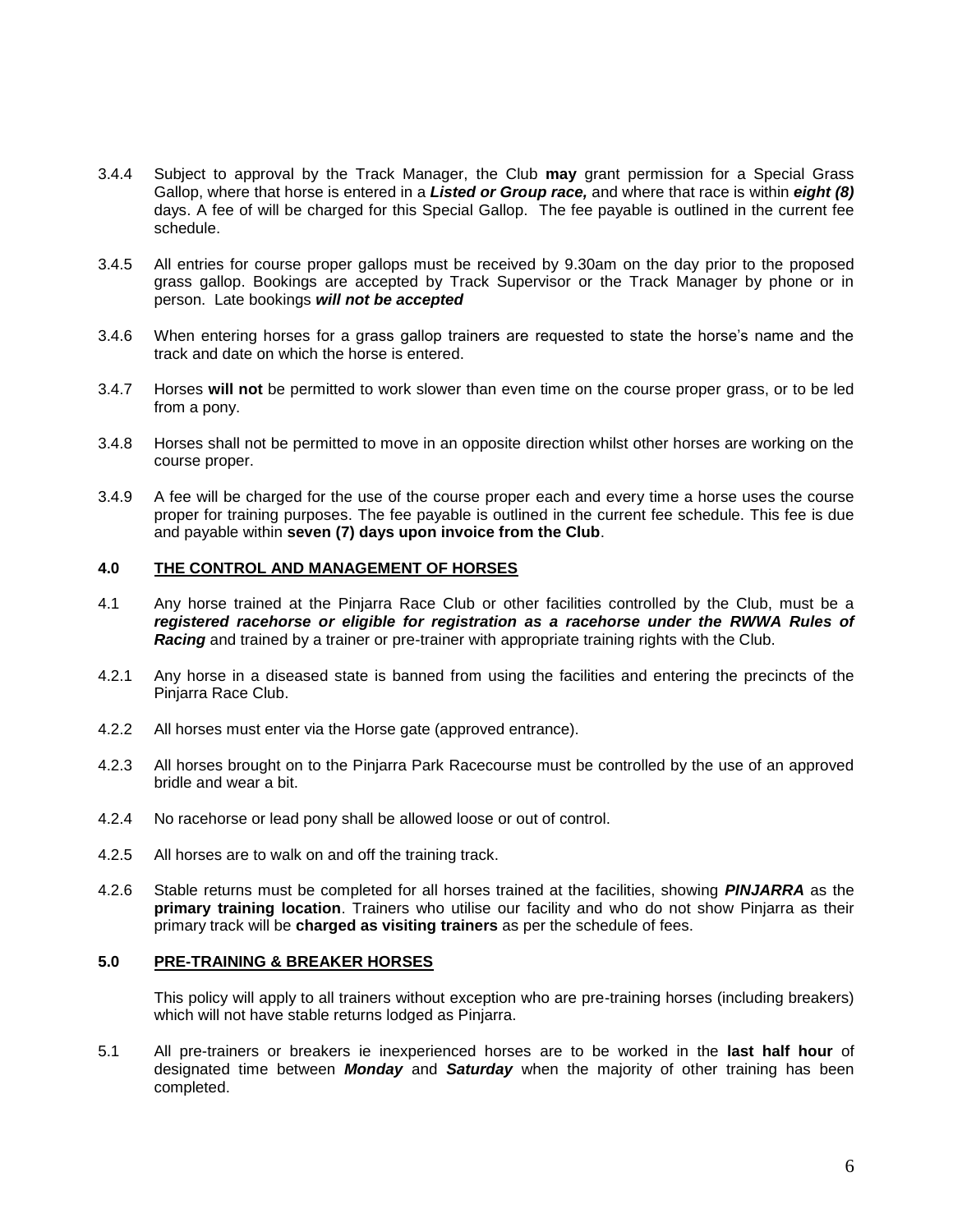- 5.2 Under no circumstance will pre-trainers or Breakers be allowed to use the grass track. This will remain exclusively to those horses in training with **stable returns lodged at Pinjarra unless otherwise approved**.
- 5.3 Persons using the facilities for pre-training will be charged the standard fee. See fee schedule for current fees.
- 5.4 Persons in charge of pre-trainers will be required to maintain a public liability policy of at least *\$20 million* and must produce evidence of the same by way of photocopy certificate for the Club files.
- 5.5 The Pinjarra Racing Club Track Work Supervisor will monitor the number of pre-trainers and breakers utilizing the facilities in the care of each person.
- 5.6 Any breach of the above guidelines, or provisions of incorrect information regarding pre-trainers will result in the use of the facilities being withdrawn from that person.

#### **6.0 SCHEDULE OF FEES RELATING TO TRAINING TRACKS: (all fees inclusive of GST).**

The current "schedule of fees" is set out on Page 10 of this document. This may vary from time to time. Fees will be charged by the Club as per the "schedule of fees" and invoiced to the trainer by the Club at months end and payable within seven days upon invoice.

#### **7.0 ANTI-DISCRIMINATION AND SEXUAL HARASSMENT POLICY**

- 7.1 The Pinjarra Race Club is committed to the well being of their employees, and to ensuring a safe and comfortable workplace for trainers and their employees.
- 7.2 Important to meeting those objectives is the elimination of all forms of discrimination and sexual Harassment from Pinjarra Race Club owned property.
- 7.3 Set out below are the Clubs' policies regarding discrimination and sexual harassment and describes the procedures available to any person using the facility who believes they are a victim of discrimination or harassment.

#### **8.0 DISCRIMINATION & SEXUAL HARASSMENT POLICY**

- 8.1 Every employee is to be treated fairly on merit and must not be discriminated against on the basis of any personal attribute.
- 8.2 Discrimination can be *direct* or *indirect. Direct discrimination* occurs when a person treats someone with a particular attribute less favorably than they treat others. Indirect discrimination occurs when a person imposes unreasonable conditions that a person with a particular attribute cannot meet.
- 8.3 Discrimination on the basis of any of the following personal attributes is prohibited:

Age; physical impairment; industrial activity; lawful sexual activity; marital status; physical features; political belief or activity; pregnancy; race; religious belief or activity; status a parent or carer; or association with a person having any of those attributes.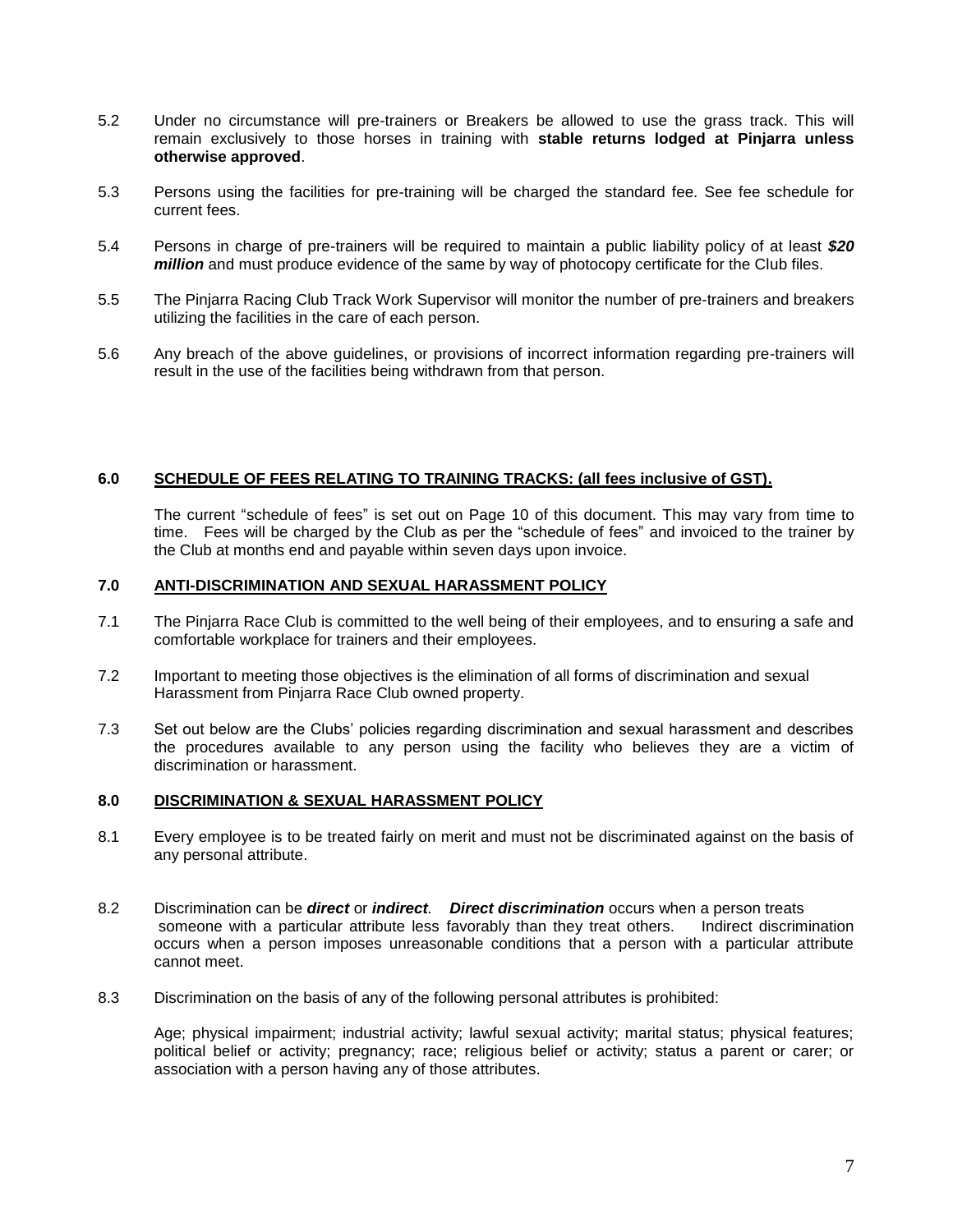- 8.4 The Clubs anti-discrimination policy does not prohibit discrimination on the basis of merit, ability, dedication or expertise.
- 8.5 Sexual harassment is an unacceptable and unlawful form of behavior that will not be tolerated under any circumstances. All forms of harassment are unacceptable at the Pinjarra Race Club.
- 8.6 Any instances of discrimination or sexual harassment must be reported immediately to the employer or if that is not possible to the General Manager of the Pinjarra Race Club.

#### **9.0 ON-COURSE BULLYING, HARRASSMENT, INTIMIDATION, ABUSE AND VIOLENCE**

- 9.1 The Pinjarra Race Club has an **absolute no tolerance** policy to the above type of behavior **under any circumstances** and instigating or all participants, as reported by Pinjarra Race Club staff in writing and deemed by the Committee, can expect to be dealt with **expeditiously** by the Committee under clauses 32 and 33 as listed in the Club Rules and Constitution.
- **9.2** Clauses 32 and 33 essentially stipulate an **immediate action can be applied to person/s and permission withdrawn to utilise Pinjarra Race Club facilities if the Committee is satisfied misconduct has occurred on same.**

#### **10.0 TRACK WORK SUPERVISOR and TRACKWORK STEWARD**

The Track Work Supervisor (TWS) and Trackwork Steward (TS) are employees of the Pinjarra Race Club and his / her primary objectives are as follows;

- 10.1 To ensure that all training at the Pinjarra Race Club is conducted within the Training Rules and Regulations and report breaches accordingly.
- 10.2 Duties include opening and closing the horse gates, check condition of the track, observe track work/ advise on practices and collect information on attendance by trainers and horses being trained, for the Club administration.
- 10.3 In addition be on hand if an accident occurs and administer First Aid. Complete OH&S Incident reports and Hazard Near Miss reports. Instigate appropriate emergency procedures and contact appropriate emergency services such as an ambulance. Notify reportable incidents to office.
- 10.4 Liaise with Trainers, jockeys and track riders regarding changed track conditions due to inclement weather, lightning and thunder storms. Close the track should conditions become unsafe. Record any issues/incidents in log book for presentation to the admin office. Liaise with Track Manager and RWWA Steward if necessary.
- 10.5 In relation to clause 9, MIG Security have been authorised by the Pinjarra Race Club to seek assistance as necessary, as directed at the discretion of club staff , individuals that partake in these activities and remove off Pinjarra Park premises.
- 10.6 The Track work supervisor in conjunction with the Trackwork Steward reports directly to the Track Manager. On occasions RWWA Stewards and the RWWA Investigator attend the trackwork supervisor or steward will report to same in the first instance.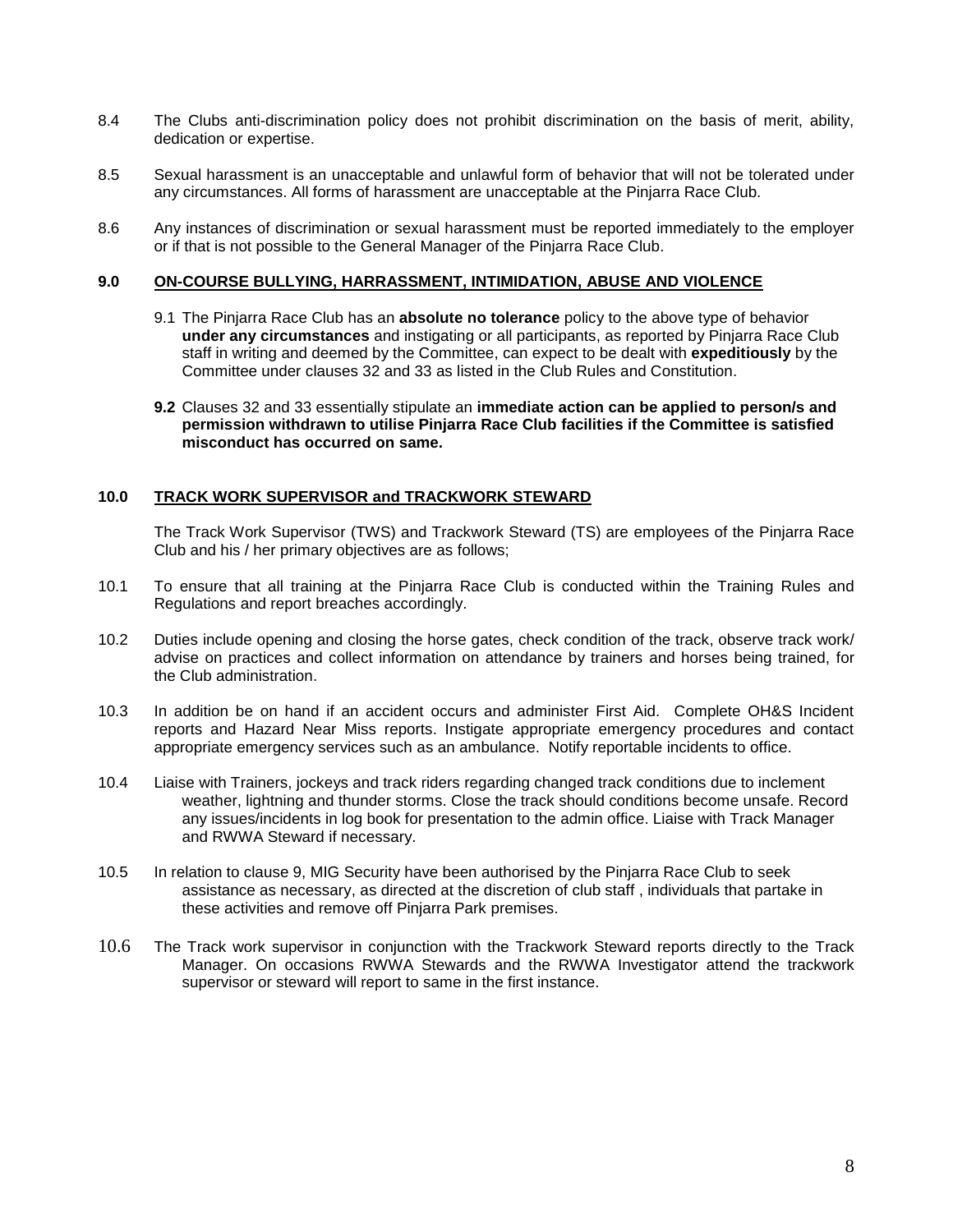# **PINJARRA RACE CLUB INC**

#### **TRAINERS/RIDERS DECLARATION**

**I hereby declare that I fully understand the above-mentioned rules and regulations relating training and riding at the Pinjarra Park Racecourse.**

**I also understand that should any breach of these arrangements occur, or should payment of any such training fees incurred not be met by the said due date, that the Committee of the Pinjarra Race Club reserves the right to TERMINATE without notice my permission to train, ride and to utilise the services of the Pinjarra Race Club facilities.**

**Recovery of any outstanding fees will be sought with RWWA Licensing assistance.**

**I also understand that the fees referred in these Rules and Regulations may change from time to time and I acknowledge that the schedule of current fees is enclosed in this document.**

**Print Name: ………………………………………………………………………………….**

**Mobile Number (for Club SMS Notifications)……………………………………..**

**Signature :……………………………………………………………………………………**

**Date: ……/……./………**

- THIS DECLARATION IS TO BE SIGNED BY ALL TRAINERS and/or RIDERS SEEKING/GIVEN PERMISSION TO TRAIN AT PINJARRA PARK RACECOURSE.
- **(This declaration is to be RETURNED to Trackwork observer and remain on file at the Administration office)**